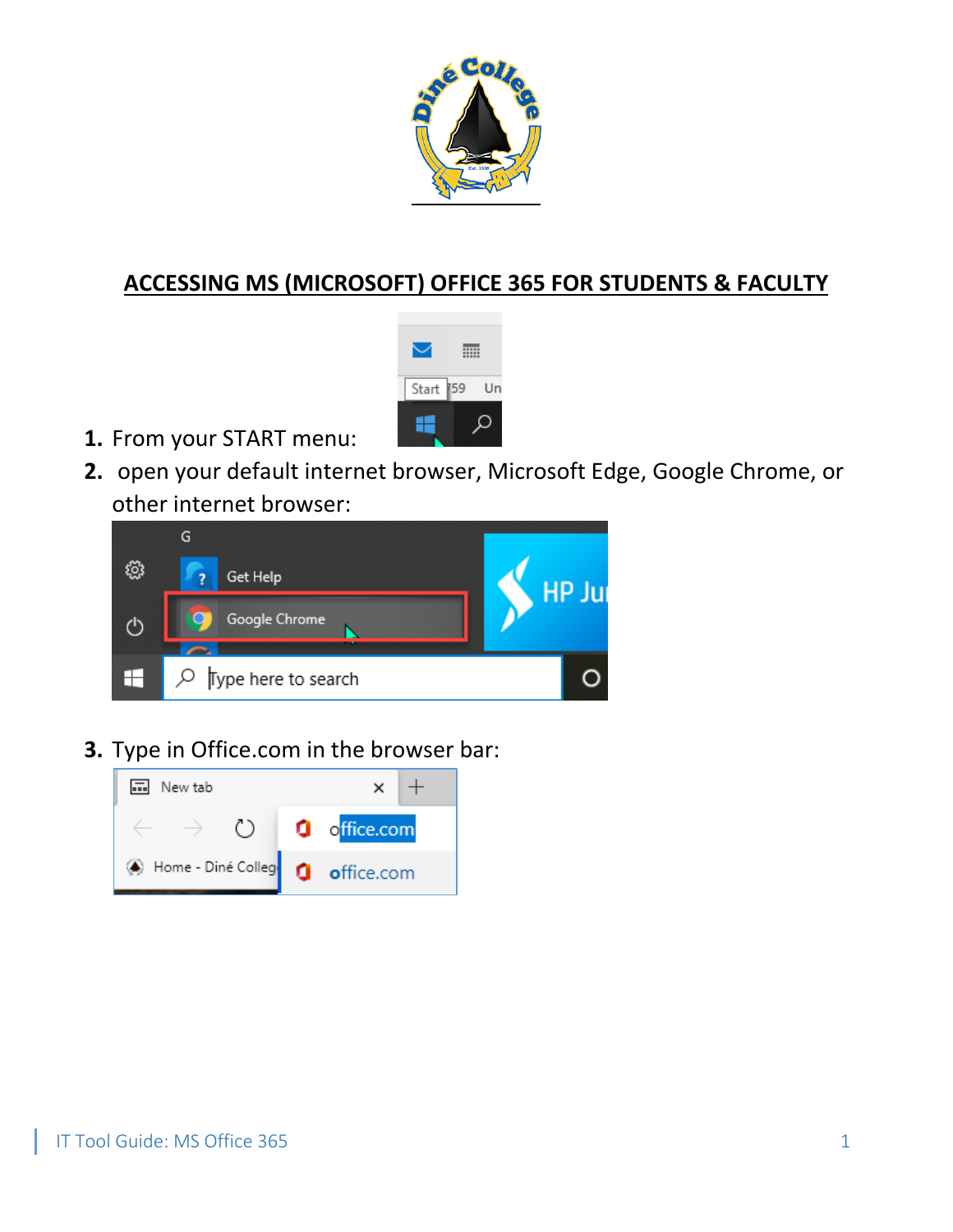**4.** Type in your Diné College email address on, follow the Get Started Prompt



**5.** Select the appropriate "Student" or "Teacher" icon & enter your Windows credentials:

| Office 365 Education                                                                                                                                                                                                                             | <b>Nicrosoft</b><br>sparrish@dinecollege.edu           |
|--------------------------------------------------------------------------------------------------------------------------------------------------------------------------------------------------------------------------------------------------|--------------------------------------------------------|
| Are you a student or a teacher?                                                                                                                                                                                                                  | Enter password                                         |
| Office 365 Education includes Microsoft Teams and other tools you<br>need for your online classroom. Teams allows students and<br>teachers to chat, work on assignments, and co-create documents.<br>If you're an IT admin, sign up your school. | <br>Forgot my password<br>Sign in with another account |
| I'm a teacher $\Theta$<br>I'm a student $\Theta$                                                                                                                                                                                                 | Sign in                                                |

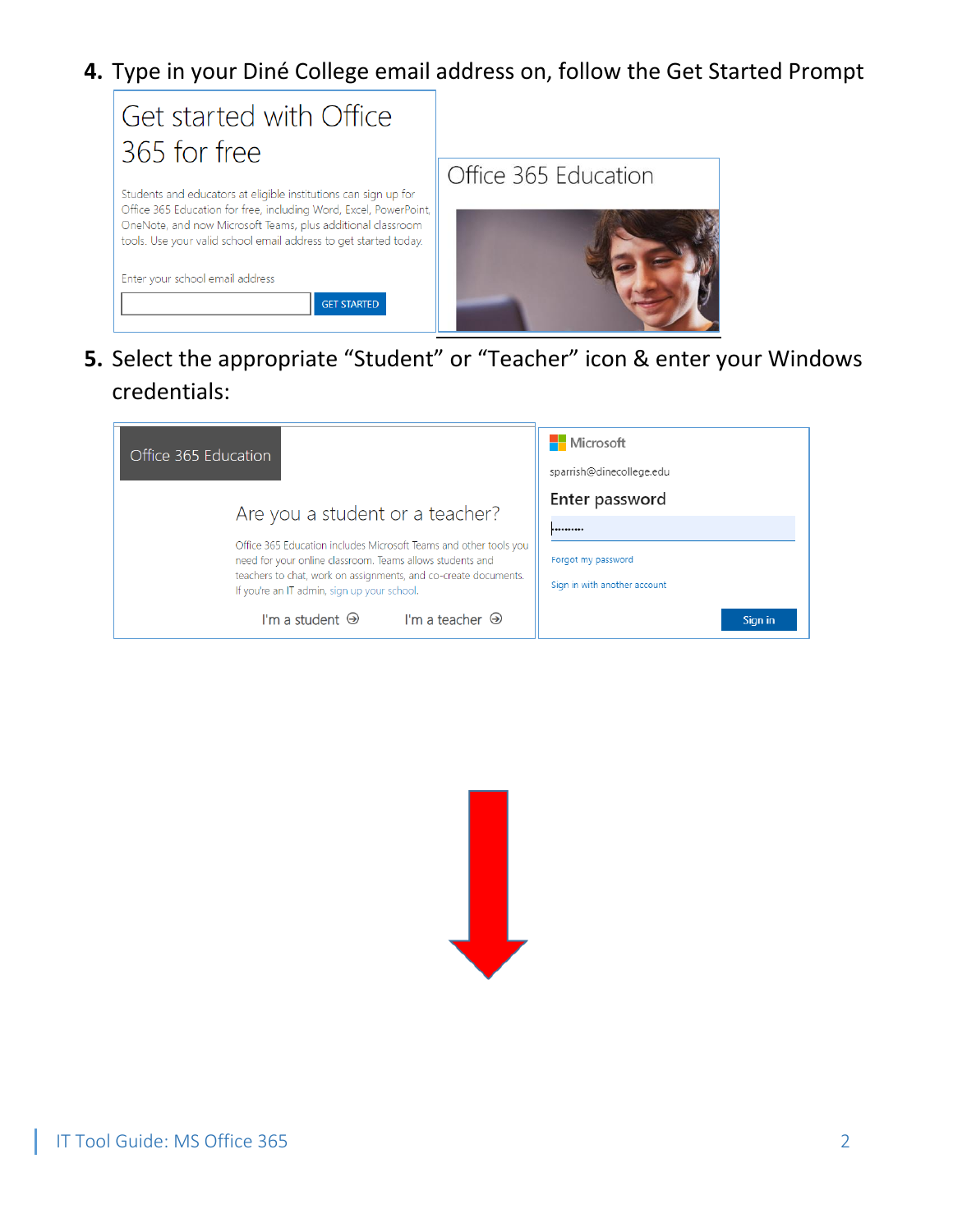**6.** You will be directed to the Office 365 application and now have access to **Create, Import, Edit, and Share Word, Excel, PowerPoint, & One Note documents**. You also have access to your **Outlook email**. A file cloud storage application, **OneDrive**. Collaboration applications, **SharePoint** and **Microsoft Teams.** A professional publishing application, **Sway**.



**7.** You also have the option to download the software onto your device; however, if you have a school issued device, it will require IT administrator installation. Installing on your own device will not require IT support.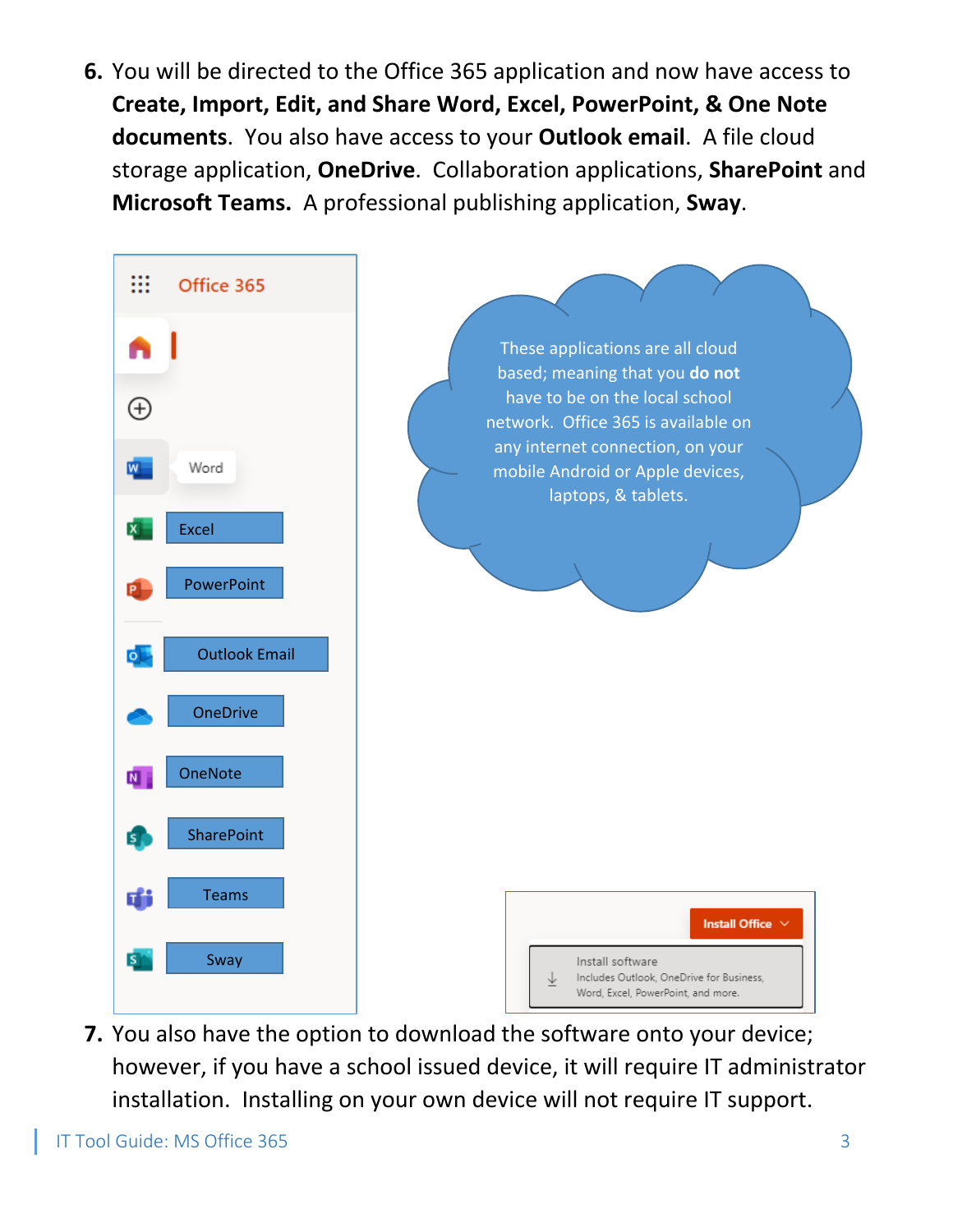8. For additional support, please submit an IT Helpdesk ticket via your My Diné College webpage>Blackboard>Information Technology: